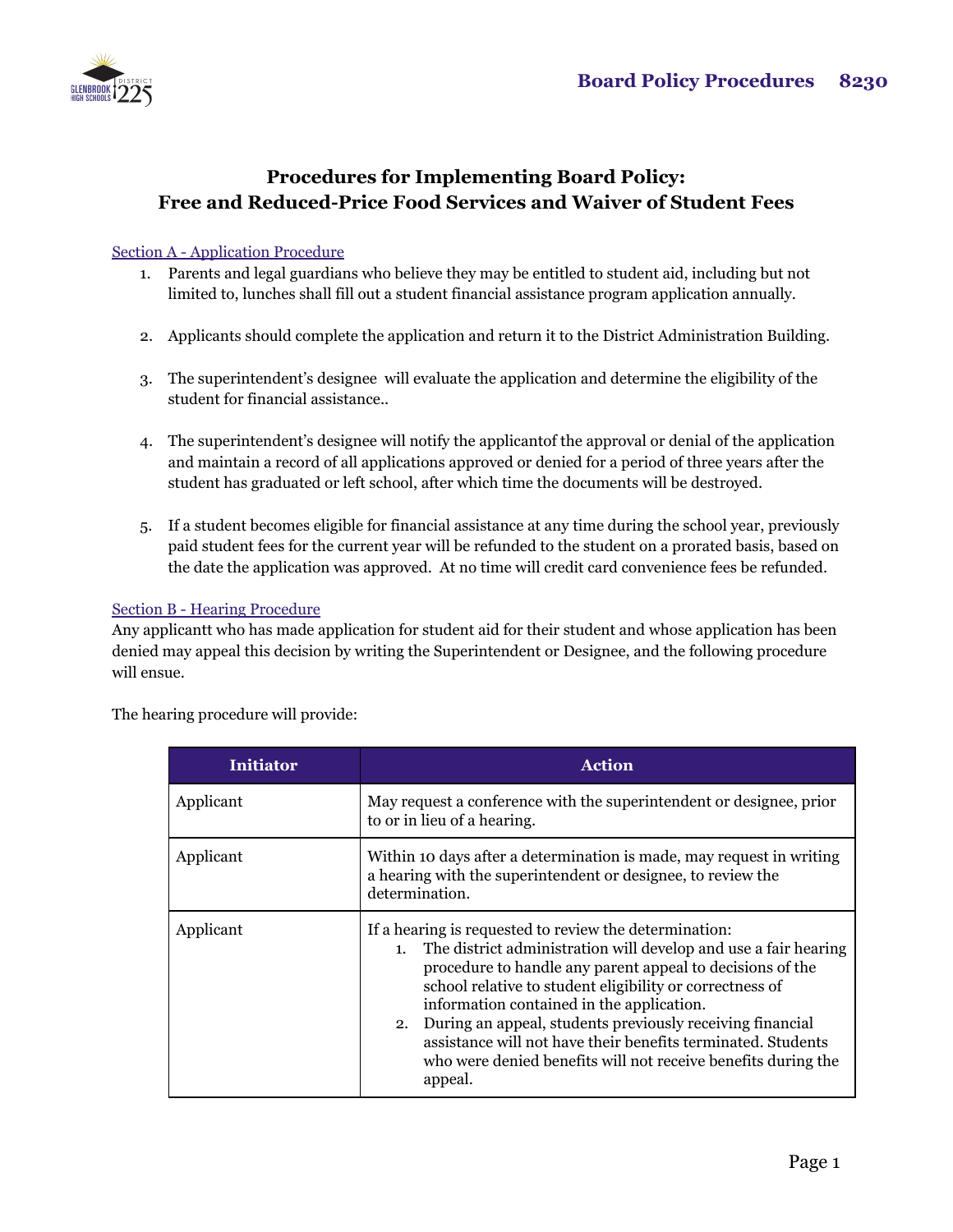

| Superintendent or<br>Designee                                 | Shall notify the person requesting the hearing of its time and place<br>within ten days after receiving the hearing request.                                                                                                                                                                                                                                                 |  |
|---------------------------------------------------------------|------------------------------------------------------------------------------------------------------------------------------------------------------------------------------------------------------------------------------------------------------------------------------------------------------------------------------------------------------------------------------|--|
| Applicant                                                     | May examine, prior to and during the hearing, the documents and<br>records presented to support the decision under appeal.                                                                                                                                                                                                                                                   |  |
| <b>Hearing Officer</b><br>Designated by the<br>Superintendent | Conducts the hearing.                                                                                                                                                                                                                                                                                                                                                        |  |
| Applicant                                                     | At the hearing:<br>The applicantuardian may present oral or documentary<br>1.<br>evidence and arguments supporting their position.<br>The applicant may question or refute any testimony or other<br>2.<br>evidence and may confront and cross-examine any adverse<br>witnesses.                                                                                             |  |
| Hearing Officer<br>Designated by the<br>Superintendent        | Will prepare a written record of the hearing, which will include the<br>decision under appeal; any documentary evidence and summary of<br>any oral testimony presented at the hearing.                                                                                                                                                                                       |  |
| <b>Hearing Officer</b><br>Designated by the<br>Superintendent | Within 5 days after the conclusion of the hearing a written decision<br>will be made, including the reasons therefore, to determine whether<br>benefits will continue or be terminated. If the decision is to terminate<br>benefits, termination will occur within 10 days. The decision of the<br>earing officer is final.                                                  |  |
| <b>Hearing Officer</b><br>Designated by the<br>Superintendent | Will maintain written records of all appeals and their<br>1.<br>disposition for a period of three years after the student has<br>graduated or left school, after which time the documents will<br>be destroyed.<br>Will make this information available for examination by the<br>2.<br>family or its representative at any reasonable time and place<br>during such period. |  |

## Section C - Financial Assistance Classsifcations and Benefits

Financial assistance consists of two classifications: free and reduced. Students eligible for either of these classifications will receive access to the following benefits:

Reduced Benefits

- Waiver of the Chromebook fee, instructional materials fee, and the registration fee;
- Lunch and breakfast (if available) at a reduced price;
- Loaned graphing calculator at no cost (for enrollment in designated math courses);
- PE uniform and heartrate monitor strap at no cost;
- PE lock at no cost (one lock the first year the student qualifies for assistance);
- Graduation cap and gown at no cost;
- Waiver of course fees;
- Waiver of AP examination fees;